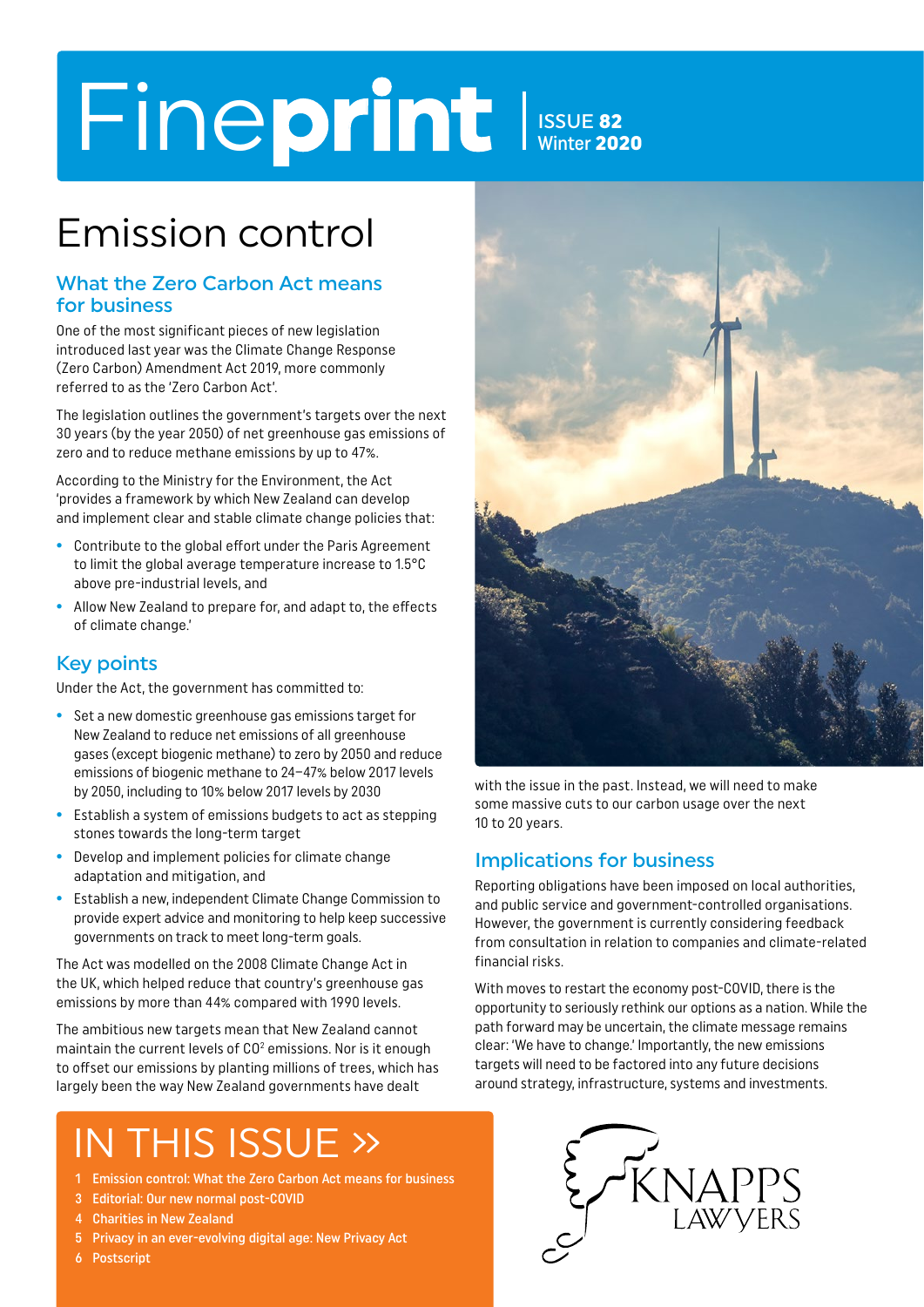# Fineprint Issue 82

It is worthwhile for businesses (and all of us, really) to consider how we can reduce our emissions because, at some point, we will all be encouraged to look at how we consume resources and to make some changes.

### Be proactive

Before the government starts issuing directives, organisations can choose to be proactive and take a critical look at how they run their businesses. Businesses need to understand their carbon footprint and use that knowledge to help them identify areas for improvement and innovation.

'Carbon hotspots' could include supply chains (if you are buying raw materials from overseas, is there a way you can do that more efficiently?), distribution, the sustainability of your business premises including air conditioning, electricity usage and so on, staff travel requirements including how you commute to work and domestic/international flights.

It is probably one of the few times in our collective history when all businesses will be forced to seriously consider every aspect of their existence.

There are decisions that can be made in a business, irrespective of beliefs and politics, that can have positive impacts. Being environmentally-friendly doesn't always have to cost financially. It could be good for the bottom line to consider how you do things. Yes, there will be costs involved, but the Zero Carbon Act also creates opportunities for innovation.

Pre-COVID, many businesses were already taking positive steps to make changes and get ahead of the curve by introducing initiatives such as electric vehicle sharing, charging networks and renewable energy options.

# The Zero Carbon Act in the new normal

The spread of COVID has impacted every person around the globe. As New Zealand grapples with the aftermath of lockdown, we are faced with new economic, social and cultural realities.

From an environmental perspective, during lockdown there were many positive stories of clearer waters, mountains once obscured by pollution were visible and motorways were almost empty. Consumer spending plummeted, leading to less household waste. It was also reported that nitrogen dioxide pollution levels dramatically decreased across Europe.

These improvements are contrasted by carbon dioxide levels in the atmosphere at near record levels. At home, we have also seen less-than-favourable changes in street-side recycling as local authorities struggle to adequately process materials domestically.

The environment will also be impacted by the reduction in the cost of petroleum, which foreshadows cheaper plastics. Depending on demand, this may not bode well for the environment as plastic and gas are becoming more

competitive against renewable energy and products. At present, the true impact of cheaper plastic and gas on the environment is uncertain; however, we are clearly seeing signs of how drastically the environment can change for the better, or perhaps worse.

As governments around the world pump trillions of dollars into their economies in an attempt to reduce the severe hardship on their citizens and 'restart' economies, many policy-makers and business owners will be faced with having to make unprecedented decisions that will significantly impact the environment.

# Stimulus packages offered

In a 7 April 2020 letter to the Climate Change Minister, Dr Rod Carr (Chair of the Climate Change Commission) offered assistance as the government introduced various stimulus packages to kickstart the economy. In particular, the Commission suggested looking at the stimulus packages through a 'climate change lens.' Dr Carr offered six principles to help the government maintain its legislative goals:

- **1.** Consider how stimulus investments can deliver long-term climate benefits
- **2.** Bring forward transformational climate change investments that need to happen anyway
- **3.** Prepare our workforce for the jobs of tomorrow
- **4.** Work in partnership with iwi and work with the commercial sector to encourage private environmental development
- **5.** Maintain incentives to reduce emissions and adapt to climate change, and
- **6.** Change how we measure the success of economic recovery.

Dr Carr's letter suggests the benefits of implementing the principles will pay dividends now and in the future. Such benefits included clean energy and energy efficiency, improved transport systems, sustainable land use, resilient infrastructure, an empowered workforce, accelerated innovation and improved wellbeing.

In many instances, these principles can be layered over the decisions made by business owners. Unfortunately, businesses and decision-makers may be forced to choose between options that are not environmentally desirable, but less expensive, and those that are more costly but benefit our goals under the Zero Carbon Act and that ultimately address climate change. The difficulty with this situation is that a decision that eases the economic burden now may just be a patch on another problem that needs to be readdressed in the near future.

Irrespective of COVID's pervasive impact on our lives, the Zero Carbon Act means New Zealand businesses have to dig deeper and assist in transitioning New Zealand to a carbon-zero economy by 2050. While the costs of the virus across business and society are crippling, it may be a timely opportunity to create and shape a more environmentally-conscious future.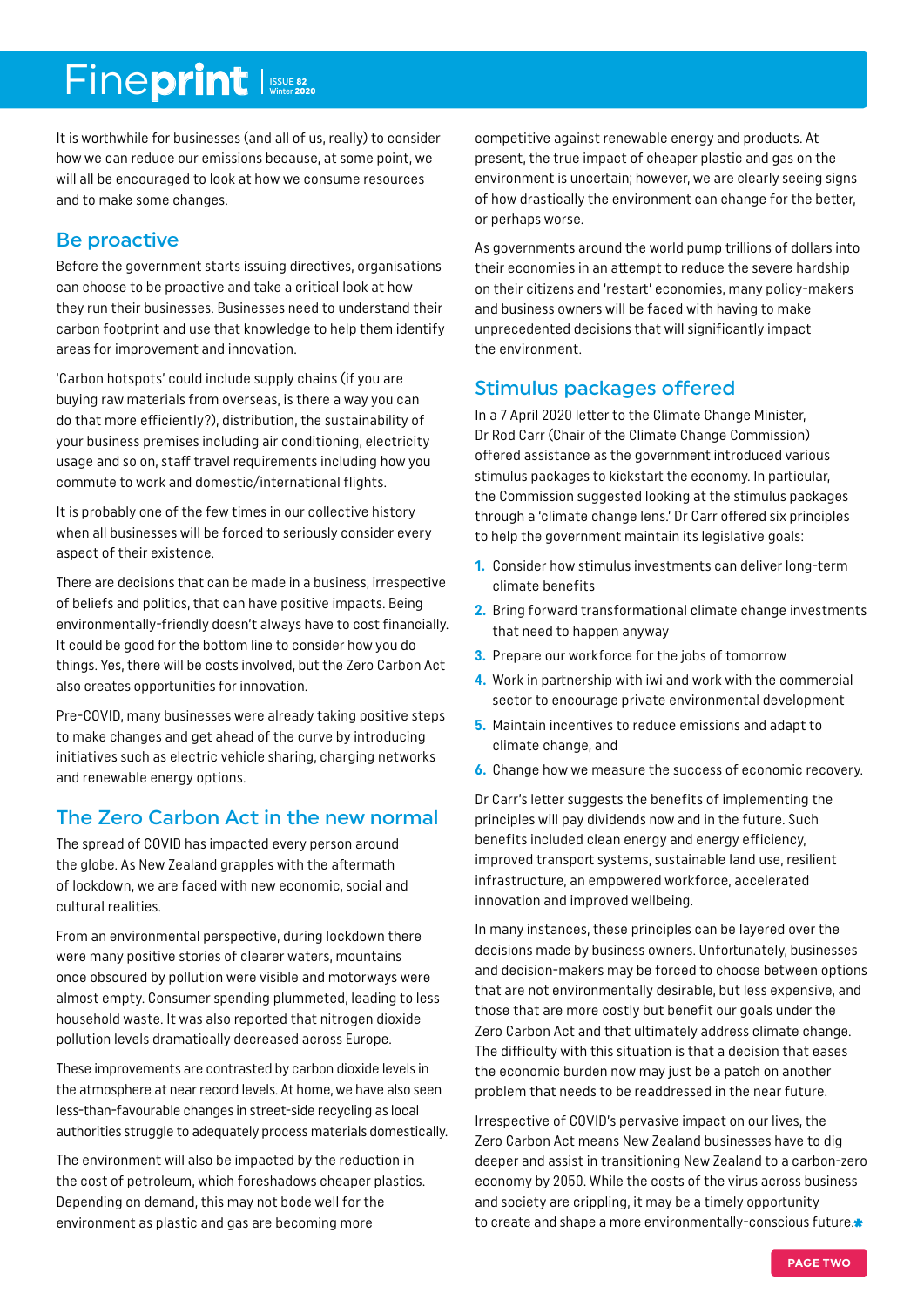# Our new normal post-COVID Editorial:



As I write this editorial, the COVID-19 pandemic has had, and continues to have, a long-lasting effect on New Zealand and the rest of the world. Everyone has been affected in some way – to a greater or lesser degree.

During lockdown, our physical environment changed with significantly less pollution and fewer emissions. It was quieter with only a handful of vehicles on the road, and we could more easily see and hear our native birds. Our focus altered to our home and families, going for long walks and enjoying each other's company.

We have new words in our vocabulary - bubbles, clusters, COVID, zoom meetings, rental abatement, wage subsidies, essential workers, self-isolation and social-distancing.

Nearly 1,200 have contracted the virus and 22 people have died here in New Zealand.

### Back to 'almost normal'

We are now in Alert Level 1 where day-to-day life has almost returned to what used to be normal. We can enjoy close proximity to our family and friends, return to work in the office, and relish going out to a café. Buying goods in a bricks-andmortar shop is possible again, as is playing sport, going to the cinema, travelling within the country and hopefully planning an overseas trip for 2021. Our border, however, remains closed.

Despite a return to almost normal, for most of us life has changed considerably. We are particularly aware of the need to wash our hands more often and some are wary of getting too close to others in a crowd. Now we all sneeze or cough into our elbows and know that if we are feeling unwell we must stay home. Staying well and managing our health will be the focus of our lives for months to come.

#### Impact on business

For those of us in business, the landscape has changed significantly. COVID has had an impact on every business – for better or worse.

The tourism, retail and hospitality industries have been ravaged. Many other sectors have been profoundly affected by the reduction in demand and the changes in the economy. Although businesses have welcomed the government's rapid response in terms of the wage subsidy schemes, assistance with loans and other initiatives, it will not be sufficient to save many of them.

COVID has, however, provided opportunities to work in a different way. With many employees working from home during lockdown, having a home office has now become a serious option for many; it has made many of us think hard about the way in which we want our businesses to operate in the future.

We have to consider how we retain the culture of our workplaces when many of our employees may not physically be present in one place. Continuing to nurture the collegiality and collaboration that is an integral component of developing innovative products and services is important. We need to do this in a way that is a win-win for all.

The pandemic environment also enabled some businesses to be nimble, and their creativity resulted in the development of new products and services in the changed environment. New apps, and new online shopping and delivery options came about. This ability to maximise opportunities and think differently about the way in which work happens will be critical to how businesses ensure they have a sustainable future.

Out of a black COVID cloud, it is good to see a silver lining for many in business and in our personal lives.

In this new normal, if you would like a sounding board on how to adapt your business or personal affairs, or you are looking for some advice, your NZ LAW member firm can offer guidance as you grapple with this new post-COVID environment.

We are here to help.

Stay safe, stay healthy and be kind.

**Mark Henderson** Chair, NZ LAW Limited





**PAGE THREE**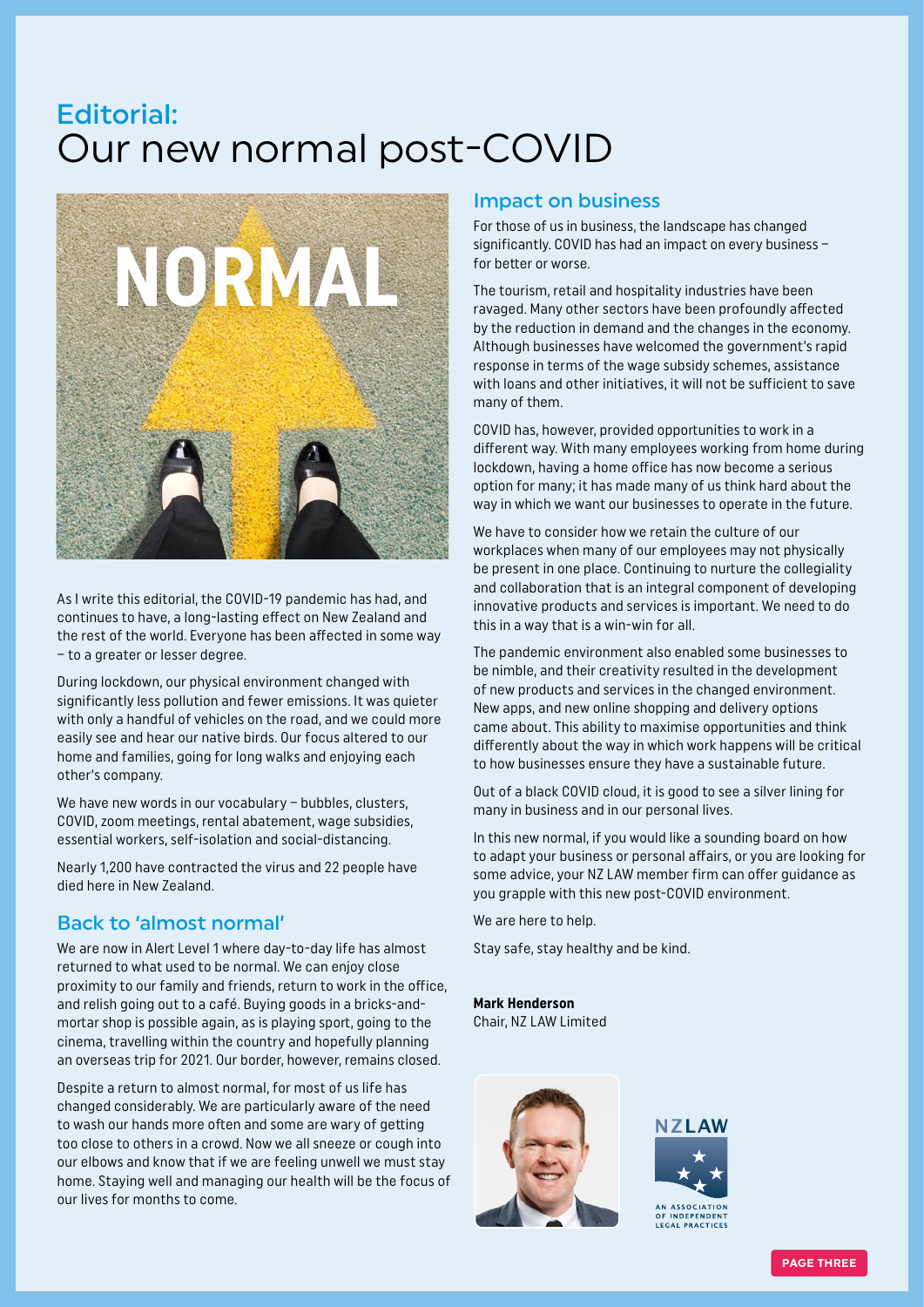# Charities in New Zealand

Charities play an important role in our society to help the disadvantaged, support specific causes or to advance knowledge. In New Zealand we have more than 27,000 registered charities, with 230,000+ volunteers and 180,000 paid staff<sup>1</sup>. Many of these charities are structured as trusts which can be incorporated and run as a trust board by the trustees. Others are structured as incorporated societies or companies, or as unincorporated bodies. These types of charities are run by a board with specific obligations and responsibilities.

The Charities Act 2005 (which is currently under review) regulates the Charities Register and sets out the statutory rules relating to registered charities. Those rules include a requirement for registered charities to report, on an annual basis, to Charities Services (a division of the Department of Internal Affairs).

Where a charity is a trust, the Charitable Trusts Act 1957 provides for the trust to be incorporated as a trust board so it is similar to a limited liability company. As an incorporated board, the trust has the advantage of being a corporate entity, so that the trust itself (rather than the trustees in their own names) can buy and sell property, have bank accounts, mortgages and own a variety of assets and investments.

# A trustee's role

Whether a charity is a trust, incorporated society or company, the fundamental duties for trustees or board members remain the same. That is to understand the charitable purpose and to comply with the trust deed or constitution (sometimes called the 'rules'). The charitable purpose of the trust, society or company should be clearly defined in its trust deed or constitution.

A trustee or board member should have a good understanding of the rules within the trust deed or constitution. These documents act as a roadmap for making decisions on how to advance the purposes of the charity and how the charity is to be operated. For example, a charity established to improve the education of children living in poverty could be advanced by supporting a programme that provides breakfast for children in school. There may be limits on how the charity's funds may be spent, how many board members need to agree on significant investments, how many meetings will be held a year and how the charity's assets are managed.

In addition to this, the trustees or board members of a registered charity must comply with the Charities Act 2005, and other applicable legislation such as the Charitable Trusts Act 1957, Incorporated Societies Act 1908 and the Companies Act 1993.



### Annual requirements

Every charity that is registered on the Charities Register is required to file an annual return with Charities Services within six months of its balance date. This can be filed online.

There are different levels of financial reporting depending on the charity's 'tier'; the tier bands are based on their operating payments or expenses over the last two tax years. All reports must include performance reports which show how a charity's purpose was advanced.

Tier 1 is for charities with more \$30 million in expenses or that are publicly accountable (that is, they hold assets or money on behalf of others). Tier 2 covers charities spending between \$2 million and \$30 million; Tier 3 is for those with expenses within the \$125,000 to \$2 million range; and Tier 4 is for charities with expenses under \$125,000.

Most New Zealand charities (97%) are able to use either Tier 3 or 4. Tier 1 and 2 charities must complete and file financial reports prepared in accordance with accounting standards. There are different, more simplified, formats for financial reports for Tier 3 and 4 charities. Charities Services **[www.charities.govt.nz](http://www.charities.govt.nz/)** has helpful templates and tutorials to guide charities through the different processes of what needs to be included and how to file the reports.

# More for trustees

A less tangible trustee duty is to consider the sustainability of the charity and work towards ensuring its long term viability. Risk management also plays a vital role on a board as trustees must not only consider financial risks, but also other risks such as reputational.

As trustee obligations, responsibilities and reporting requirements evolve, boards should ensure they appoint trustees who offer a variety of skills, knowledge and experience.

A trustee role should not feel onerous but should be viewed as helping your charity to provide its community with benefits for years to come\*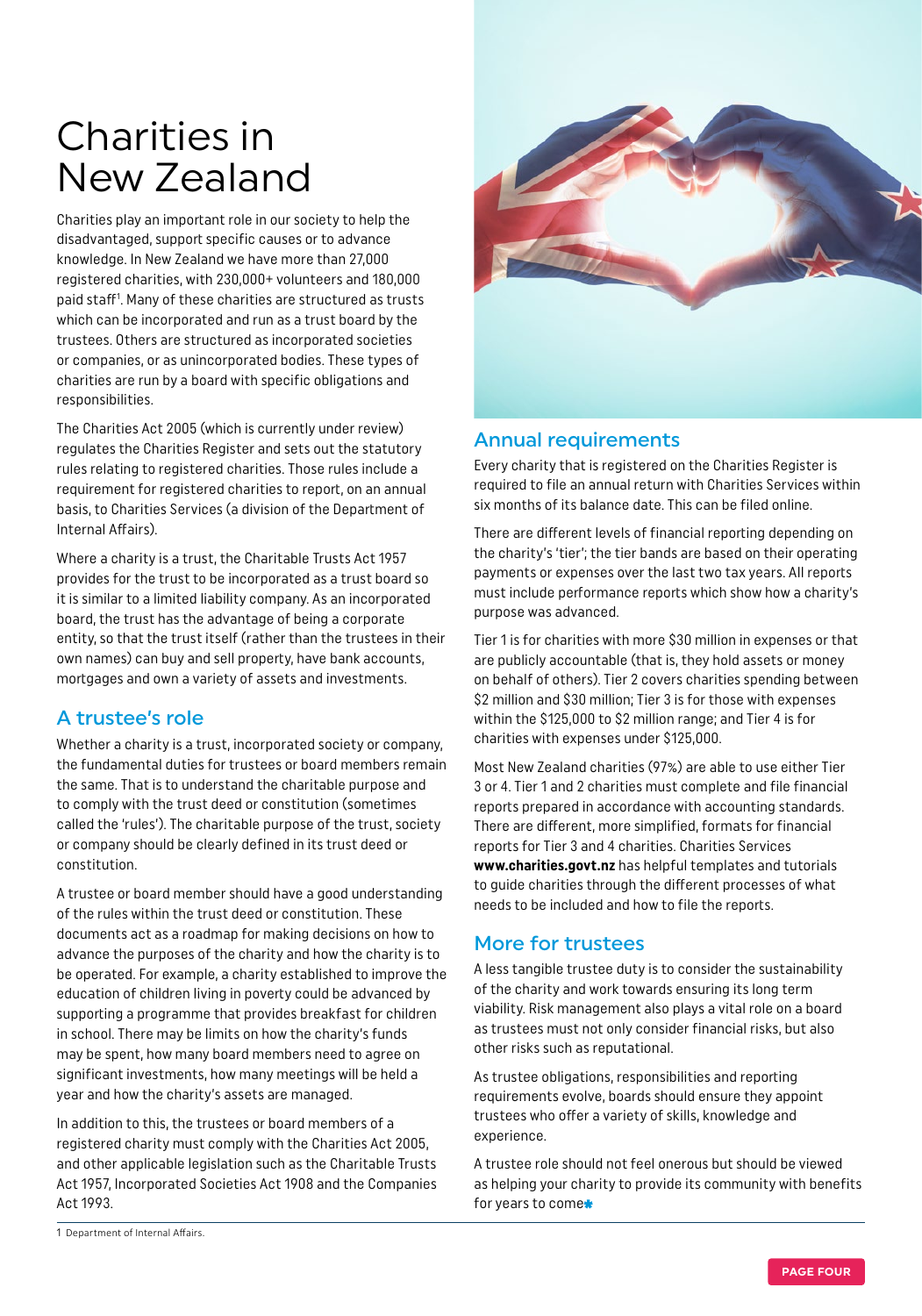# Fineprint ISSUE 82

# Privacy in an ever-evolving digital age

# New Privacy Act comes into force in December

The Privacy Bill is on its third reading in Parliament and will now become law on 1 December 2020. It will repeal and replace the current Privacy Act 1993, and will update the law to reflect the continually-evolving needs of the digital age.

### Why new legislation?

Your personal information is stored in many places by organisations such as businesses, government agencies, healthcare providers, financial institutions, social network platforms and telecommunications companies (called 'agencies' in the new legislation).

Technology has enabled large quantities of personal information to be stored, retrieved, used and disclosed; the current law does not address how your personal data can be properly protected. The new legislation aims to provide more protection of personal and sensitive information.

### Key changes

The changes relate to both agencies and individuals. Major features are:

- **1.** Reporting data breaches: if an agency has a privacy breach posing a risk of serious harm to people, it must notify the people affected and the Privacy Commissioner
- **2.** Compliance notices: the Privacy Commissioner will be able to issue compliance notices to an agency to require it to do something or stop doing something, to comply with privacy law
- **3.** Decisions on access requests: if a complaint is made about being unable to access certain information, the Privacy Commissioner will make a decision on the complaint. However, this decision can be appealed to the Human Rights Review Tribunal
- **4.** Strengthening overseas connections: at least one permitted category must be satisfied for an agency to disclose information to an overseas agency. In terms of cloud storage, this isn't considered a disclosure for the purposes of the privacy principles, but the disclosing agency is responsible for the cloud storage provider's compliance with the Act, and
- **5.** New criminal offences: these include misleading an agency to obtain access to another person's information and destruction of documents by an agency which has been asked to provide information by the person entitled to it. The level of fines has been raised to a maximum of \$10,000.

### What is a privacy breach?

A privacy breach occurs when someone collects, uses, stores or discloses personal information contrary to the privacy principles, such as accessing personal information without permission, failing to comply with the request for specific information or not using your contact details for the purpose for which they were collected.

An example of a privacy breach could be when an unauthorised person accesses your personal information, such as your banking details, and your credit card is used unlawfully.

In business, a breach could occur when an agency incorrectly disposes of confidential documents containing personal information, and that data becomes public.

### Privacy laws are important

The recent COVID requirements, where for example, information was provided to a restaurant when dining out, have highlighted the importance of privacy laws. We, as individuals, have become more aware that we entrust others with our private data and, as a result, we have an increased awareness of compliance with privacy legislation in New Zealand.

**NZ LAW Limited** is an association of independent legal practices with member firms located throughout New Zealand. There are 53 member firms practising in more than 70 locations.

NZ LAW member firms have agreed to co-operate together to develop a national working relationship. Membership enables firms to access one another's skills, information and ideas whilst maintaining client confidentiality.

#### **Members of NZ LAW Limited**

Allen Needham & Co Ltd – Morrinsville Argyle Welsh Finnigan – Ashburton & Rolleston Aspiring Law – Wanaka Attewell Clews & Cooper – Whakatane & Rotorua Berry & Co – Oamaru, Queenstown & Invercargill Boyle Mathieson – Henderson, Auckland BMC Lawyers – Paraparaumu Corcoran French – Christchurch & Kaiapoi Cruickshank Pryde – Invercargill, Queenstown & Gore CS Law – Levin Daniel Overton & Goulding – Onehunga & Pukekohe DG Law Limited – Mt Wellington, Auckland Dorrington Poole – Dannevirke Downie Stewart – Dunedin & Balclutha Duncan King Law – Epsom, Auckland Edmonds Judd – Te Awamutu & Ōtorohanga Edmonds Marshall – Matamata Gawith Burridge – Masterton & Martinborough Gifford Devine – Hastings, Havelock North & Waipawa Gillespie Young Watson – Lower Hutt, Upper Hutt & Wellington Greg Kelly Law Ltd – Wellington Hannan & Seddon – Greymouth Horsley Christie – Whanganui Innes Dean-Tararua Law – Palmerston North & Pahiatua Jackson Reeves – Tauranga James & Wells Intellectual Property – Hamilton, Auckland, Tauranga, Christchurch and Brisbane Kaimai Law – Bethlehem Knapps Lawyers – Nelson, Richmond & Motueka Lamb Bain Laubscher – Te Kūiti Law North Limited – Kerikeri Le Pine & Co – Taupō, Tūrangi & Putāruru Lowndes Jordan – Auckland Mactodd – Queenstown, Wanaka & Cromwell Malley & Co – Christchurch Mike Lucas Law – Manurewa Norris Ward McKinnon – Hamilton David O'Neill, Barrister – Hamilton Parry Field Lawyers – Riccarton, Christchurch; Rolleston & Hokitika Price Baker Berridge – Henderson, Auckland Purnell Lawyers – Thames, Whitianga & Coromandel Rennie Cox – Auckland & Whitianga Rejthar Stuart Law – Tauranga RMY Legal – New Plymouth RSM Law Limited – Timaru & Waimate Sandford & Partners – Rotorua Sheddan Pritchard Law Ltd – Gore Simpson Western – Takapuna & Silverdale Sumpter Moore – Balclutha & Milton Thomson Wilson – Whangarei Wain & Naysmith Limited – Blenheim Welsh McCarthy – Hāwera Wilkinson Rodgers – Dunedin Woodward Chrisp – Gisborne